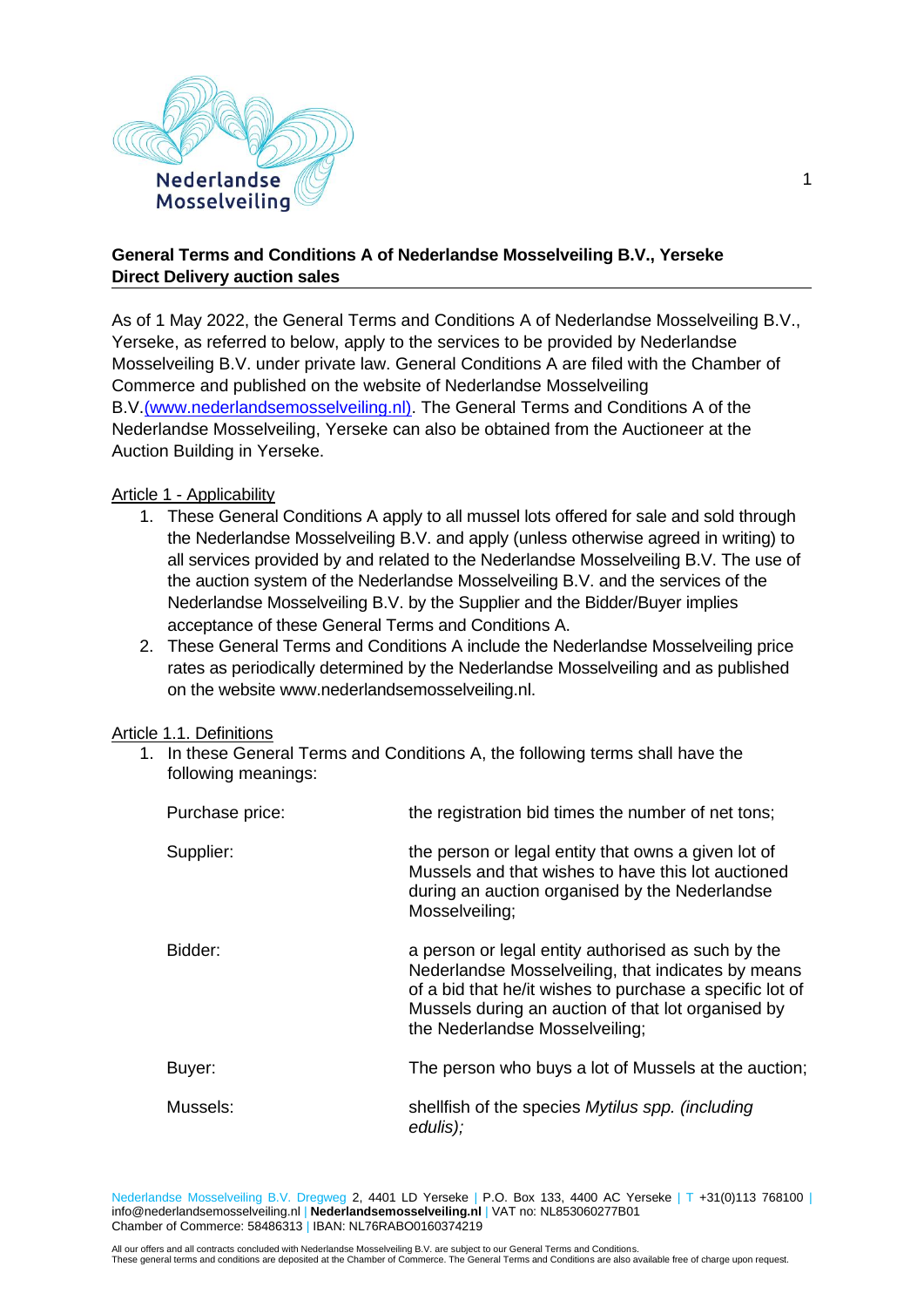

| Nederlandse Mosselveiling: | Dutch Mussel Auction. The organisation conducting<br>the mussel auction: Nederlandse Mosselveiling B.V.,<br>Yerseke (municipality of Reimerswaal), located at<br>Koningin Julianahaven, Dregweg 2;                                                                                                             |
|----------------------------|----------------------------------------------------------------------------------------------------------------------------------------------------------------------------------------------------------------------------------------------------------------------------------------------------------------|
| Net content:               | Gross volume - (Tare-2%) expressed in Tons;                                                                                                                                                                                                                                                                    |
| Pontoon:                   | The Pontoon is the property of Nederlandse<br>Mosselveiling B.V., and is located in Julianahaven,<br>berth 116, situated 79 metres north of the<br>Veilinggebouw Dregweg 2, 4401 LD Yerseke, known<br>in the Land Registry as Section Y, number 14 (size<br>870 m <sup>2</sup> ), municipality of Reimerswaal; |
| Standard quantity:         | 2.5 kilograms;                                                                                                                                                                                                                                                                                                 |
| Tare:                      | anything that does not belong to the Mussel, such as<br>loose shells, starfish, mud Mussels, slipper limpets,<br>barnacles, clods of mud, stones, dead or broken<br>Mussels as well as Mussels with a length of less than<br>45 mm, or at the request of the supplier, with a<br>length of less than 40 mm;    |
| Ton:                       | a volume measurement: $1/7$ m <sup>3</sup> ;                                                                                                                                                                                                                                                                   |
| Auctioning:                | offering a lot of Mussels for sale by registering for the<br>auction using the system offered by the Nederlandse<br>Mosselveiling;                                                                                                                                                                             |
| <b>Auction House:</b>      | the Auction House with accompanying premises,<br>including the sampling location at the Pontoon,<br>moored and located at Koningin Julianahaven,<br>Dregweg 2 in Yerseke;                                                                                                                                      |
| Auctioneer:                | The employee of the Nederlandse Mosselveiling who<br>leads the sale at the auction;                                                                                                                                                                                                                            |
| Auction fee:               | the amounts owed as a result of the transaction(s)<br>carried out, as referred to in the 2022-2023<br>Nederlandse Mosselveiling Price Rates, or the most<br>recent rates;                                                                                                                                      |

2. For the application of these General Terms and Conditions, the following conversion formula applies: 1 m<sup>3</sup> gross Mussels (Mussels + Tare) weighs 700 kg.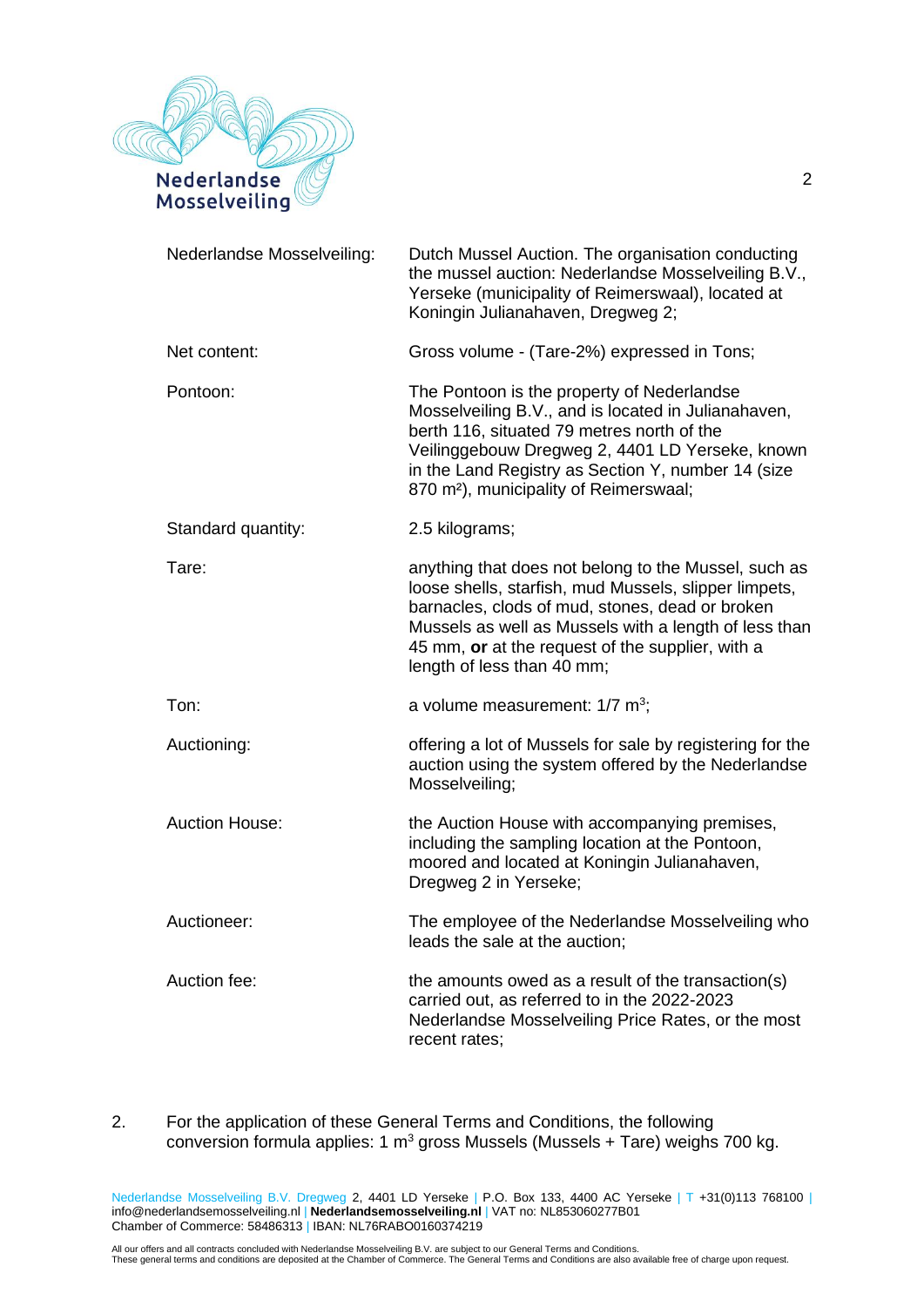

# Article 3 - Delivery of lots

- 1. The Supplier is obliged to take the lot of Mussels to the Auction House by vessel or vehicle.
- 2. The Supplier must report the delivery and the manner of delivery to the Auctioneer.
- 3. The Auctioneer can grant permission to a Supplier to deviate from the obligation referred to in the first section on the condition that the measurement and sampling as referred to in Articles 5 through 10 is performed by an employee of the Nederlandse Mosselveiling. Permission may be changed or withdrawn at any time in the event of non-compliance with these conditions. Additional costs, on top of the regular costs for surveying and sampling, may also be charged if surveying and/or sampling takes place outside the established auction times or outside the Auction House.
- 4. The arrival of a lot of Mussels should be reported in good time, before the measuring, sampling and auction times are determined, preferably through the digital announcing portal of the auction system. Or by applying for an accompanying ticket, called a "delivery card". These delivery cards are available from the Auctioneer.
- 5. If the notification referred to in section 4 above takes place after the measuring, sampling and auctioning times have been determined, the measuring, sampling and auctioning of the lot of Mussels may be postponed until after the previously determined measuring, sampling and auctioning times of timely notified lots of Mussels have been determined.
- 6. If notification is made by telephone after the time of measurement and sampling has been determined by the Auctioneer, measurement/weighing and sampling of the vessel/vehicle may be postponed until all vessels/vehicles notified via the digital announcing portal or a delivery card have been measured/weighed and sampled.
- 7. The Supplier must indicate at the time of registration whether the Tare of the lot is to be determined using the standard minimum length of 45 mm or the minimum length of 40 mm. If the Supplier does not specify, the standard minimum length of 45 mm will be used.
- 8. The Supplier is responsible for all relevant data transmitted about the lot to be auctioned. The Nederlandse Mosselveiling is never liable for the listing or publication of incorrect and/or incomplete lot details supplied by the Supplier.

Article 4 - Requirements for measuring and sampling by the Nederlandse Mosselveiling

- 1. The cargo holds of mussel boats and other vessels that bring Mussels to the Auction Building should be accessible to the sampling crane of the Nederlandse Mosselveiling at the designated places.
- 2. The designated places in the cargo holds of vessels that bring Mussels to the Auction House should be accessible to the staff of the Nederlandse Mosselveiling with respect to health and safety requirements.
- 3. The Supplier is obliged to report to the Nederlandse Mosselveiling in writing, at least one week prior to delivery, any adjustment to the hold(s) which results in a change to the relative content of the hold(s).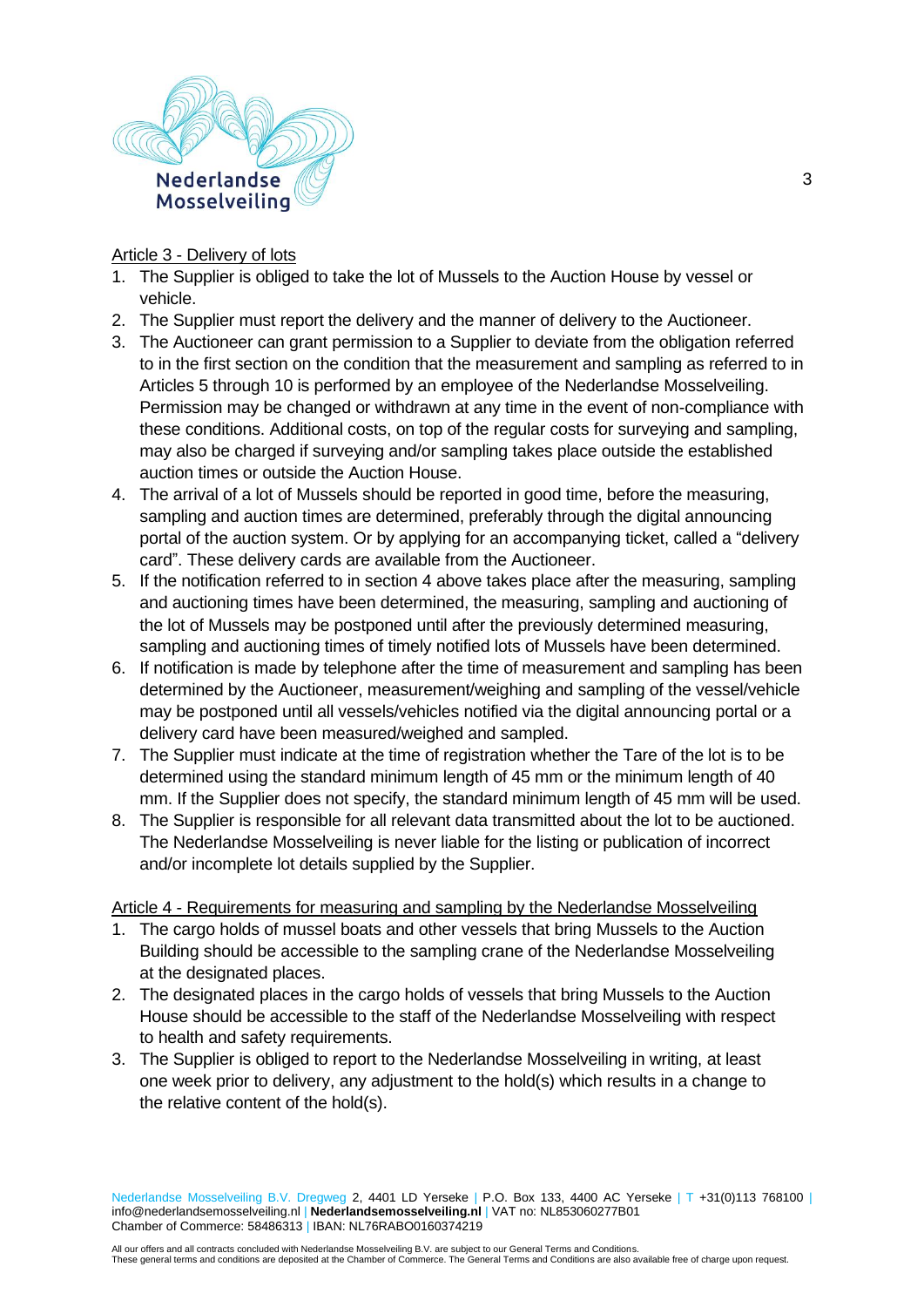

- 4. A Supplier bringing Mussels to the Auction House by boat must ensure that the following requirements are observed when loading the Mussels for each hold:
	- a. no movable objects, such as dredges, may be present in the hold with the Mussels;
	- b. there must be no water in the hold during measuring and sampling;
	- c. loading above the level of the gangways is only permitted if the entire surface of the vessel's hold is loaded with Mussels;
	- d. if the entire surface of the hold is not loaded with Mussels, the cargo may only have one slope end;
	- e. the loads must be smoothed off in cases referred to in subsections 2(c) and (d);
	- f. If Mussels are offered in the rinsing hold, the following additional conditions shall also apply:
		- 1. prior written permission has been obtained from the Nederlandse Mosselveiling to offer cargo in the rinsing hold of the vessel;
		- 2. the loaded rinsing hold should be sufficiently accessible for a representative measurement and sampling by an employee of the Nederlandse Mosselveiling;
		- 3. Slopes are not permitted.
- 5. Mussel lots that are delivered without meeting the conditions referred to in subsections 4(a) to (f) will not be measured and sampled until after the conditions have been met.
- 6. Anyone present in the Auction House or on the sampling site, as well as the Supplier who has brought the Mussels to the Auction House, is obliged to immediately follow the instructions of the Auctioneer or another employee of the Nederlandse Mosselveiling.

#### Article 5 - Determination of vessel contents

1. The gross volume of a cargo of Mussels that has been brought to the auction building in bulk by a vessel is determined on the basis of the average height of the cargo of Mussels in the vessel and the volume measurement of the vessel's hold, known to the Nederlandse Mosselveiling. The average height of the load of Mussels in the vessel is determined by the Auctioneer or an employee of the Nederlandse Mosselveiling by means of a measuring rod, which will be inserted into the load by this employee. Depending on the construction of the bottom of the hold, this employee will measure the height of the load in up to three places. The Buyer or the Supplier shall be provided with a calculation of the measured quantity upon request.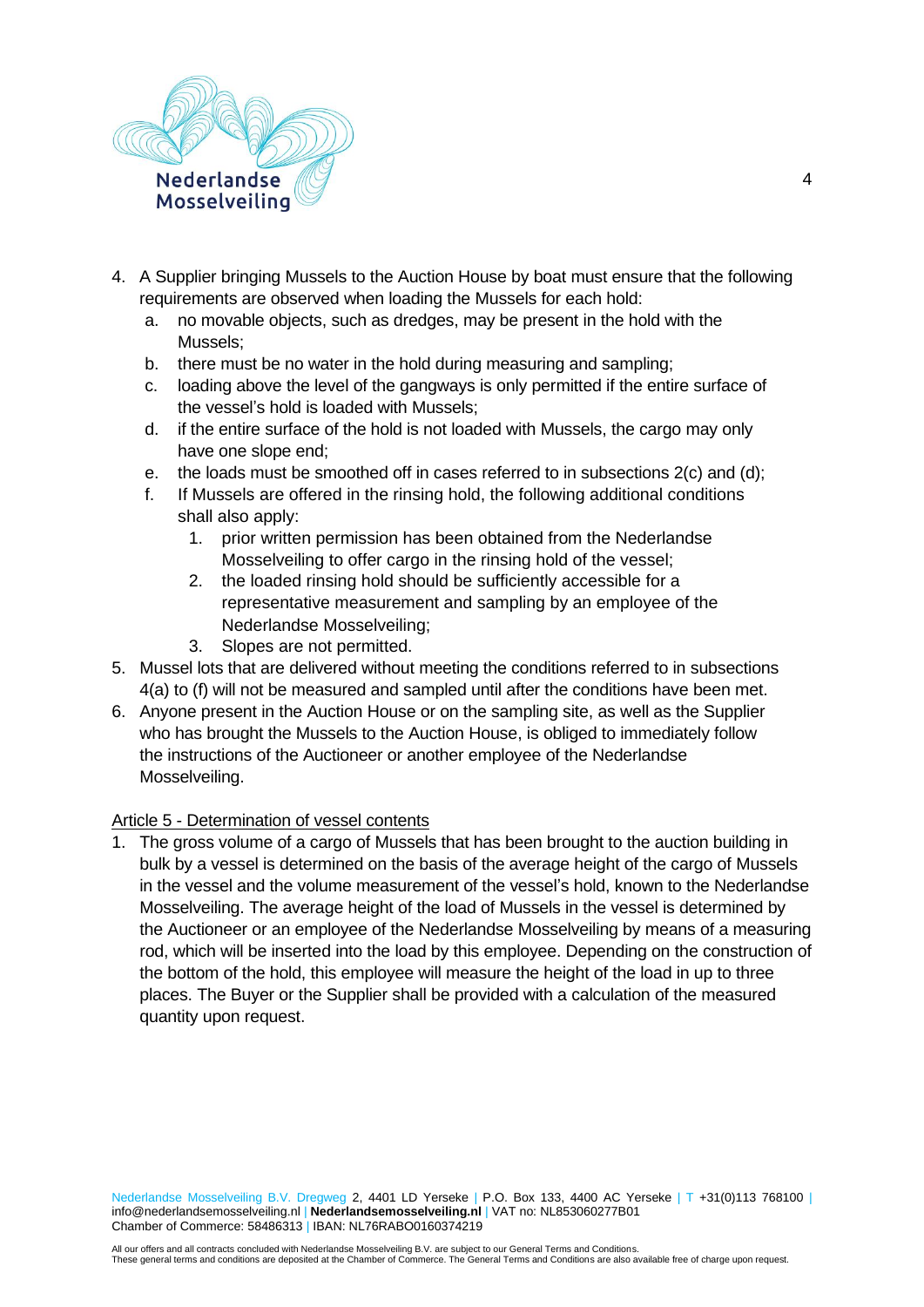

2. If one or more lots of Mussels, with due observance of the provisions of Article 3.3, are delivered by vessel, unloaded and weighed in big bags at the location of the Buyer, the Supplier is responsible for communicating the weight of the bags to an employee of the Nederlandse Mosselveiling. For weighing the bags, preference is given to using a crane scale made available to the Buyer by the Nederlandse Mosselveiling that is directly linked to the digital auction system of the Nederlandse Mosselveiling. If the weight of the bags is communicated in any other way, this must be done in writing or digitally without delay.

## Article 6 - Determination of vehicle volume

- 1. The gross volume of a load of Mussels brought to the Auction House by vehicle is the difference between the loaded weight and the empty weight of the vehicle. The loaded weight is the weight of the loaded vehicle shortly before the start of sampling. The empty weight of the vehicle is the weight of the vehicle shortly after unloading, including and where applicable, the weight of the pallets carried. The loaded and empty weights shall be determined on the basis of the weight note accompanying the vehicle, or on the basis of the data provided by a weighbridge appointed by the Nederlandse Mosselveiling. All weighing should take place at a weighbridge contracted by the Nederlandse Mosselveiling, on the account of the Nederlandse Mosselveiling.
- 2. If the gross content of a load of Mussels brought to the Auction House by vehicle is not known at the time of sale, the load will be offered for sale on the basis of the provisional gross weight. The preliminary gross weight is the difference between the loaded weight in accordance with Article 6.1 and the preliminary unladen weight of the vehicle. After establishing the unladen weight in accordance with Article 6.1, the provisional gross weight is corrected to gross weight.
- 3. A Supplier who brings Mussels to the Auction House by vehicle is responsible for the correct performance of the actions listed in Art. 6 section 1 by the relevant carrier of the load(s).
- 4. A correction from the provisional gross weight to the gross weight as stated in Article 6.2, does not affect the lot details as stated in Article 11.
- 5. If the gross content of a load of Mussels brought to the Auction House by vehicle is not known at the time of the offer, the Buyer is deemed to agree to a provisional gross weight, which will be corrected to the gross weight after establishing the gross weight in accordance with Article 6.1 and the provisions of Article 6.4.

## Article 7 - Preparation for sampling

- 1. To establish the necessary data of a lot of Mussels that has been brought to the Auction House by a Supplier, the Mussels are sampled using equipment made available for this purpose by the Nederlandse Mosselveiling.
- 2. A Supplier bringing Mussels to the Auction House by boat must ensure upon arrival that the boat is moored to the Pontoon in such a way that the pontoon crane can reach to collect one or more samples from any location in the cargo hold.
- 3. A Supplier who brings in Mussels by vehicle is obliged to immediately comply with the

Nederlandse Mosselveiling B.V. Dregweg 2, 4401 LD Yerseke | P.O. Box 133, 4400 AC Yerseke | T +31(0)113 768100 | info@nederlandsemosselveiling.nl | **Nederlandsemosselveiling.nl** | VAT no: NL853060277B01 Chamber of Commerce: 58486313 | IBAN: NL76RABO0160374219

5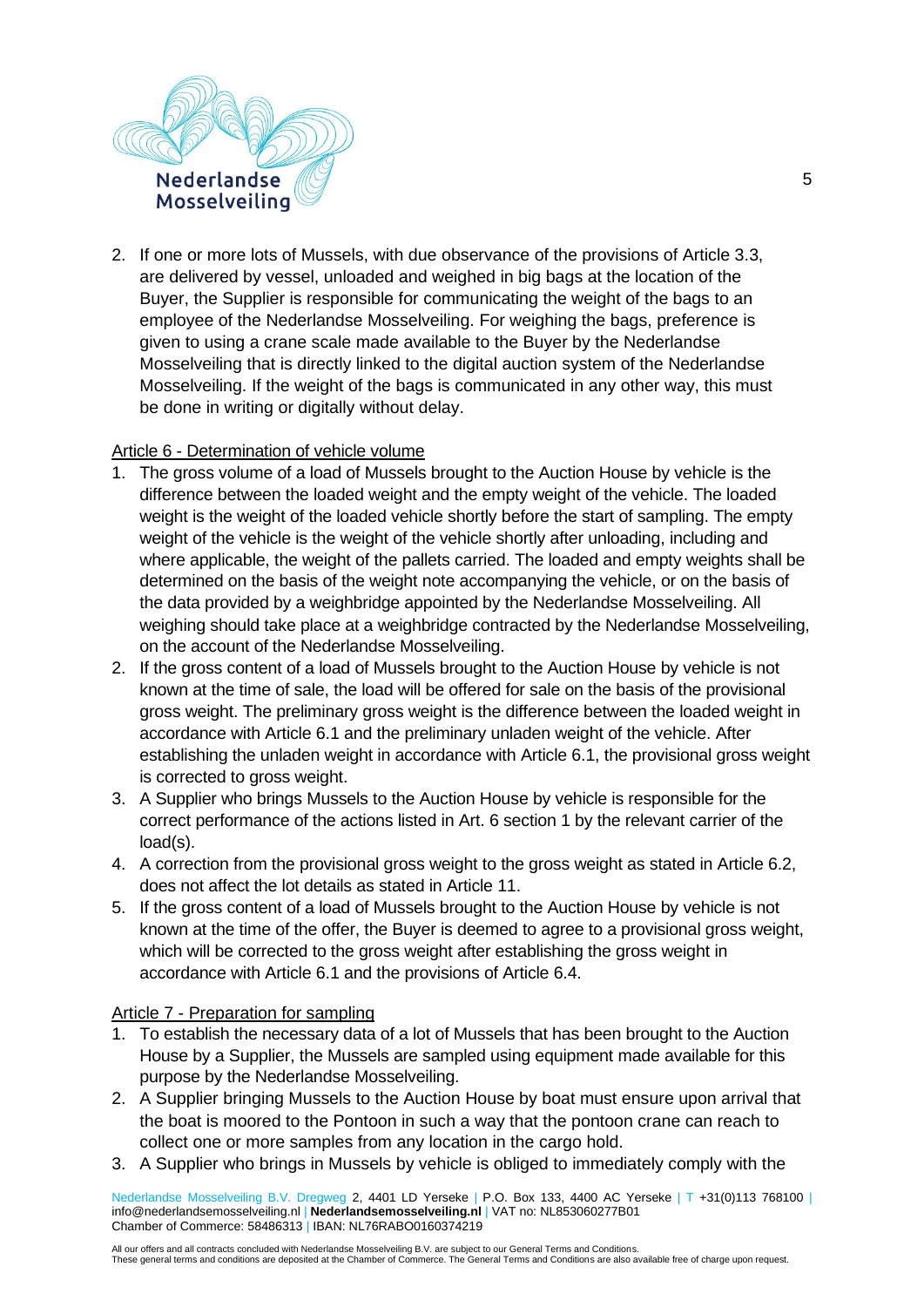

instructions of the Auctioneer or an employee of the Nederlandse Mosselveiling regarding the samples to be taken.

4. An employee of the Nederlandse Mosselveiling will take one average sample per cargo hold.

#### Article 8 - Sampling from moored vessel

- 1. If the cargo is delivered by ship, an employee of the Nederlandse Mosselveiling will use a crane to dig a hole in the cargo at a random place and depth and scoop out a sample.
- 2. If the cargo is delivered by vessel in big bags, an employee of the Nederlandse Mosselveiling will dig a hole in a randomly chosen big bag and collect the sample in a bucket.
- 3. A sample bucket is filled from the last scoop in one motion.
- 4. After filling, the sample bucket is sealed by an employee of the Nederlandse Mosselveiling.
- 5. The sample bucket is assigned the number of the vessel from which the Mussels were taken.
- 6. After being sealed by an employee of the Nederlandse Mosselveiling, the sample bucket, accompanied by its ticket, is immediately taken by or on behalf of the Supplier to the sampling area of the Auction House.

#### Article 9 - Sampling from a vehicle

- 1. If the cargo is delivered in bulk by vehicle, an employee of the Nederlandse Mosselveiling will manually dig a hole in the cargo with a pitchfork at a random location, taking three scoops.
- 2. If the cargo is delivered by vehicle in big bags, an employee of the Nederlandse Mosselveiling will dig a hole in a randomly chosen big bag using the sample bucket and scoop out a sample.
- 3. A sample bucket is filled from the resulting hole with a single scooping motion.
- 4. After filling, the sample bucket is sealed by an employee of the Nederlandse Mosselveiling.
- 5. After being sealed by an employee of the Nederlandse Mosselveiling, the sample bucket, accompanied by its ticket, is immediately taken by or on behalf of the Supplier to the sampling area of the Auction House.

#### Article 10 - Unsealing of sample buckets

1. After the sample bucket enters the sampling area of the Auction House, the employee of the Nederlandse Mosselveiling present there will break the seal of the sample bucket and determine the gross weight of the sample by weighing the contents of the bucket.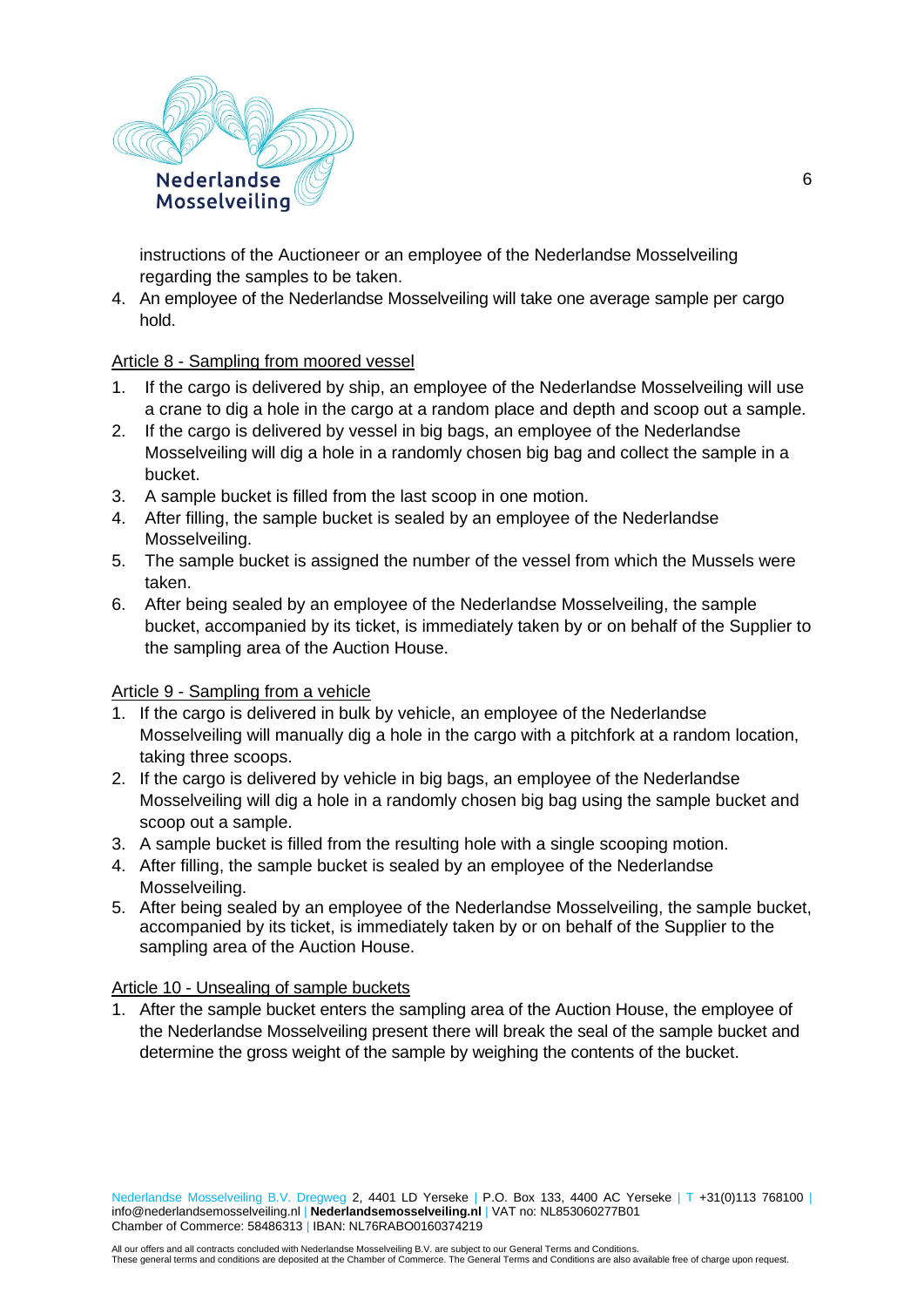

- 2. The treatment described above will not be carried out if, when the bucket enters the sampling area, it appears that the seal has been broken in such a way that there is reasonable doubt about the contents of the sample bucket. If necessary, an employee of the Nederlandse Mosselveiling will take another sample from the relevant shipment of Mussels, in accordance with the provisions of Article 8 or Article 9.
- 3. The entire contents of the sample buckets referred to in Articles 8 and 9 will be sampled.
- 4. The data obtained shall be considered representative of the relevant cargo hold.

# Article 11 - Sample analysis procedure

- 1. From the gross weight, an auction employee will determine the following (with due observance of the provisions below in this article): the percentage of Tare, the composition according to shell size, the composition according to width classes, per width class the number of pieces per kilogram, the number of Mussels, the percentage of meat weight as well as the barnacles and/or slipper limpets present on the Mussels expressed in grams. The composition according to shell size, the composition according to width classes, per width class the pieces per kilogram, the meat weight and the barnacles and/or slipper limpets will be arithmetically converted to the Standard Quantity. The following parameters are used for this purpose:
	- shell size: number of Mussels of a given size class per 100 pieces;
	- width class: the percentage of net Tons of a given width class;
	- ₋ pieces per kilogram: number of Mussels of a given width per kilogram;
	- number: number of Mussels per standard quantity;
	- barnacles/slipper limpets: number of grams per standard quantity;
	- ₋ meat weight (expressed in percentage)
- 2. The Tare percentage shall be determined as follows:
	- ₋ the Tare is removed from the Mussels;
	- a photograph is taken of both the Tare and the cleaned Mussels;
	- ₋ the net quantity of Mussels remaining is weighed to determine the net weight of the sample;
	- the Tare percentage is determined according to the following formula:

Tare percentage= gross weight - net weight x 100%

## gross weight

When determining the composition by shell size of the lot of Mussels, a quantity of 100 Mussels will be assumed. The determination of the shell size and the division into width classes is carried out using a Mussel length and width analyser (MLWA) specially developed for this purpose, or, in the event of failure of the MLWA, using a calliper or Mussel length gauge suitable for this purpose. The minimum length is determined using a slide or Mussel length gauge suitable for this purpose.

- 3. The number of Mussels in a sample shall be determined by the MLWA referred to in section 3, or by counting if the MLWA is out of order.
- 4. The meat weight is determined by boiling the Mussels, after which the Mussel meat is removed from the shell, placed in a sieve to drain, and then weighed.
- 5. A photograph is taken of the cooked meat.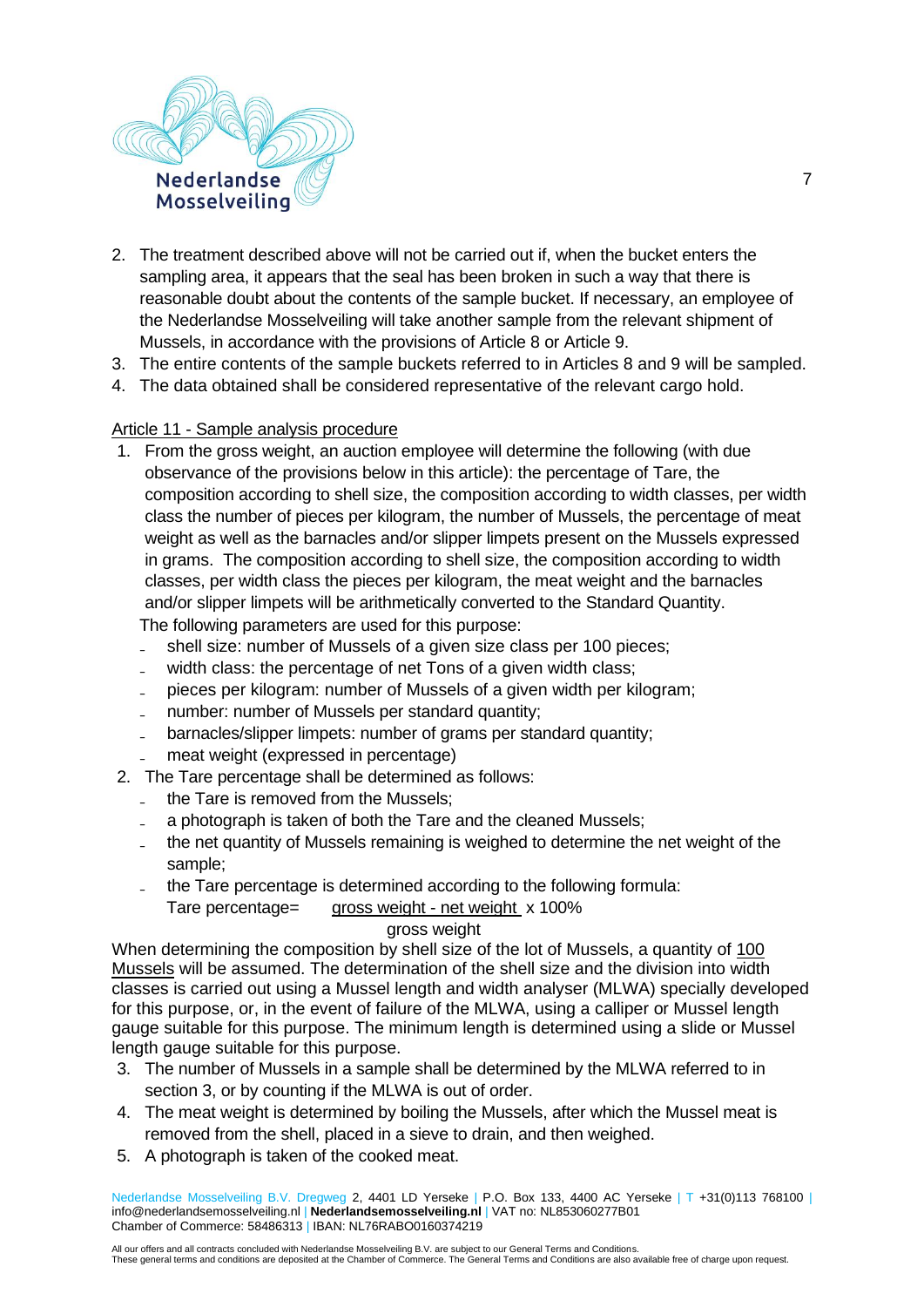

## Article 12 - Procedure for re-sampling

- 1. If the Supplier believes the composition of the sample taken does not match the lot offered, the Supplier may ask the Auctioneer to take a new sample of the cargo.
- 2. The request must be made before the bidding starts.
- 3. The request to take a new sample must be accompanied by a proper justification.
- 4. Based on the justification, the Auctioneer shall decide whether the request to take a new sample shall be granted.
- 5. A new sample is then taken in accordance with the provisions of Article 8 or Article 9.
- 6. The analysis of the new sample is carried out in accordance with the provisions of Article 11.
- 7. The data from the analysis of the new sample replaces the data from the analysis of the sample previously taken from the lot in question, with which it shall be regarded as the final sample.
- 8. Depending on the auction time, the Auctioneer shall decide whether the lot in question can be included in the auction that has already been held or whether a new auction must be held for the lot.
- 9. A maximum of one resampling per delivered lot will be allowed.

## Article 13 - Announcement of times

The starting times of measurement, sampling and sale shall be published as necessary in a manner to be determined by the Auctioneer.

## Article 14 - Auction system

- 1. The sale of Mussels takes place within the Auction House and/or remotely, in both cases by means of the auction system of the Nederlandse Mosselveiling. For this purpose, the Bidder will receive a login code in advance with which the Bidder or its authorised representative can log into the auction system. This login code in combination with the password chosen by the Bidder serves as identification of the Bidder. The login code is personal and confidential and the Bidder is responsible for its confidentiality.
- 2. A new Bidder wishing to make use of the auction system must request a login code for the auction system from the Auctioneer. The code will be issued if the Bidder meets the conditions set out in Article 19.2 or 19.3.
- 3. If the Auction cannot take place online, the Auctioneer may decide to conduct the Auction by written bids.

## Article 15 - Auction lot details

Before bidding begins on a lot of Mussels, the Auctioneer shall ensure that the following information is recorded in the auction system:

- a. an indication of the vessel or vehicle and cargo hold in which the lot of Mussels was delivered;
- b. the number of gross and net Tons of the lot offered for auction;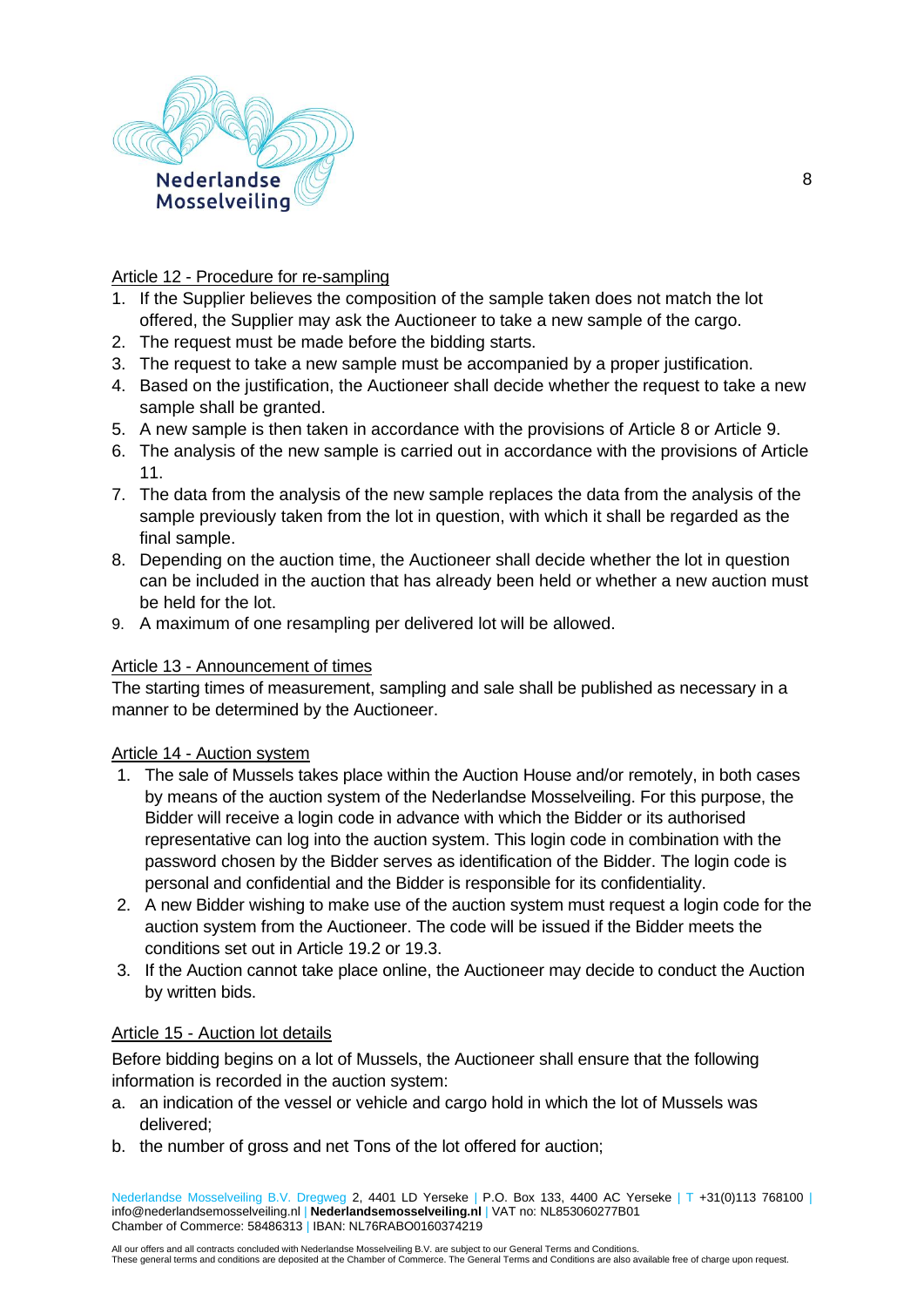

- c. the location where the Mussels were harvested, i.e. the area and the plot number where they were harvested;
- d. the Tare percentage;
- e. a photograph of the Tare and of the cleaned Mussel sample;
- f. the weight in grams of barnacles or slipper limpets on the shells per standard quantity;
- g. the composition according to shell size, shell width and the number of Mussels of the width class per kg of the lot of Mussels;
- h. The number of Mussels per standard quantity;
- i. the percentage of meat weight; and
- j. a photograph of the cooked meat of the sample.

## Article 16 - Order of auction

- 1. Prior to the sampling of the first lot of an Auction, the Auctioneer determines whether the front or rear holds will be offered for sale first.
- 2. The Auctioneer determines by drawing lots which lot of Mussels will be auctioned first. The lots of Mussels on offer are then sold in order of receipt.

#### Article 17 - Sampling after auction

- 1. If, after the Auction, a second sample is offered to determine composition, this determination shall be made in accordance with the provisions of Articles 8, 9 and 11.2.
- 2. The net quantity will be calculated on the basis of the average of the first and second samples on condition that the Tare percentage of the second sample does not deviate more than 12% from the Tare percentage of the first sample.
- 3. If the Tare percentage of the second sample differs by more than 12% from the Tare percentage of the first sample, the net quantity shall be calculated on the basis of the higher Tare percentage.
- 4. An excess of 2% is taken into account in the deduction of the Tare rate.
- 5. The Tare percentage of the second sample can only be taken into account if both the Supplier and the Buyer agree to it in writing at the time of registration.

## Article 18 - Conclusion of the sales agreement and delivery

- 1. The Auctioneer makes the sole determination of which Bidder has made the highest bid per Ton for a lot of Mussels.
- 2. If two or more Bidders have bid the same price per Ton for a lot of Mussels, the lot will be awarded to the Bidder who, according to the auction system, offered the highest price first, or by drawing lots by the Auctioneer if the first Bidder cannot be determined.
- 3. The Auctioneer decides whether and to whom the sale is awarded. The purchase agreement is concluded between the Supplier and the Bidder by the assignment of the Auctioneer. The Auctioneer's judgement that a purchase agreement has been concluded is binding.
- 4. The Auctioneer is entitled, whether or not at the request of the Buyer, to immediately nullify the purchase agreement on the grounds of a lack of will, or to determine that no purchase agreement has been concluded, in situations such as a clear case of an error or defect in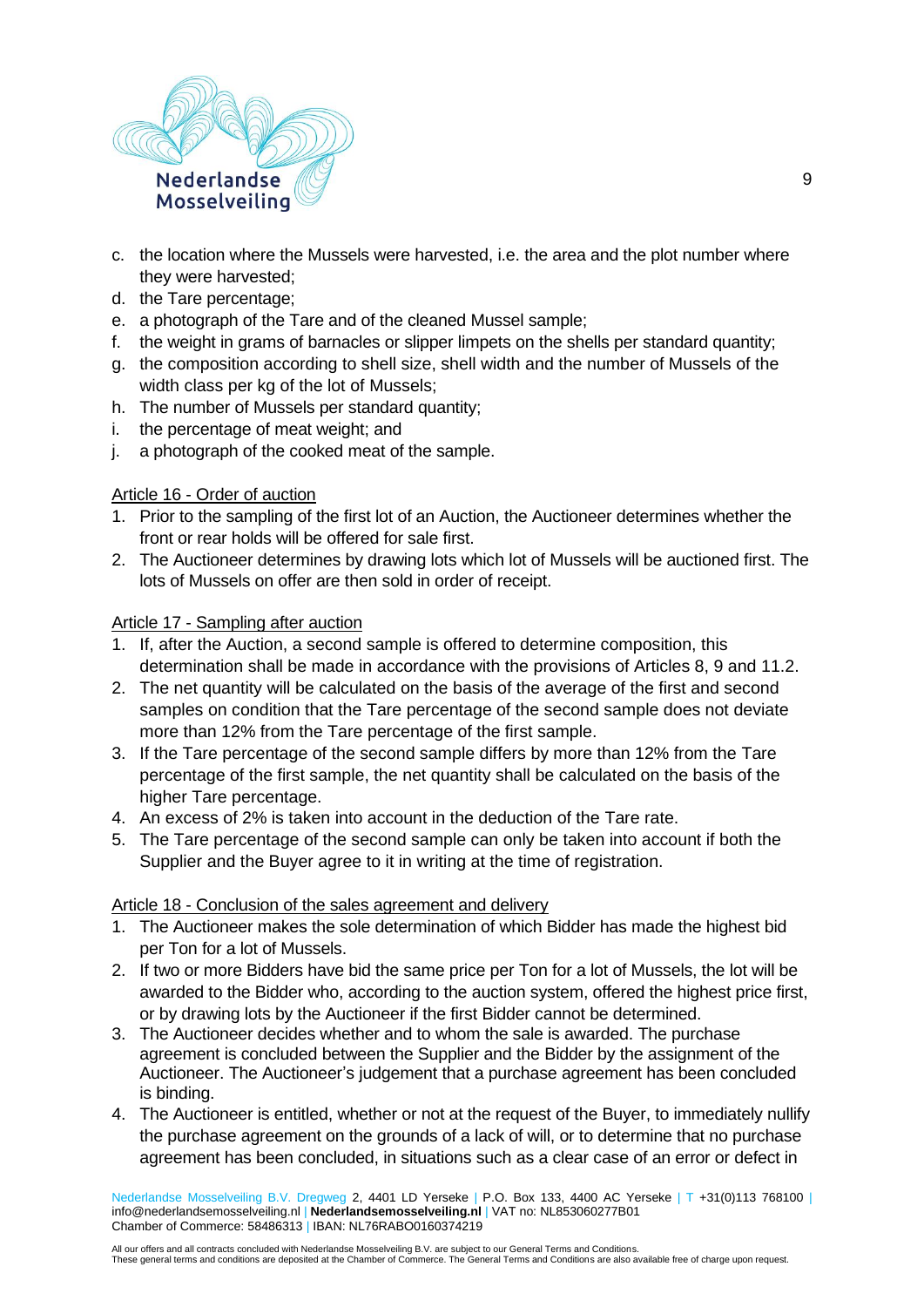

the auction system, without the Supplier and/or the Buyer being able to claim any compensation or damages. The lot in question shall then be immediately re-auctioned, whereby the original Buyer may once again place a bid, unless the Auctioneer decides otherwise.

- 5. The lot sold at the Auction is deemed to have been delivered and transferred at the time the Auctioneer has awarded the lot.
- 6. The purchased lot is at the expense and risk of the Buyer from the moment of delivery.

# Article 19 - Settlement and Buyer's financial obligations

- 1. The purchase price of the Mussels purchased by the Buyer at the Auction, plus the auction fee owed by the Buyer and any other payment obligations, will be collected by the Nederlandse Mosselveiling on behalf of the Supplier on the third calendar day after delivery as referred to in Article 18.5 of the sales agreement.
- 2. The Bidder is obliged to provide the Nederlandse Mosselveiling with a business direct debit authorisation. A written statement, co-signed by the Bidder's bank, in which the Bidder waives the right of reversal and the bank waives the right of cancellation must also be provided.
- 3. The Buyer is responsible at all times for the timely payment of invoices. If the direct debit is refused by the bank and the Buyer has not paid by transfer within the payment period, the Buyer shall be considered in default by operation of law.
- 4. If the Bidder does not comply with the provisions of the second section, the Bidder must, well in advance, provide a bank guarantee issued in the Bidder's name by a financial institution of good repute and on the usual terms and conditions, which must be approved by the Nederlandse Mosselveiling.
- 5. If the Bidder is unable to fulfil the obligations set out in Article 19.2 or 19.4, the purchase of Mussels at the auction will be refused.
- 6. Consumers may not participate in the auction.

## Article 20 - Payment to Supplier

- 1. The Nederlandse Mosselveiling ensures that, on the seventh calendar day after delivery as referred to in Article 18.5, the purchase price less the auction fee payable by the Supplier and any other charges, is transferred to the bank account designated by the Supplier.
- 2. The Nederlandse Mosselveiling is authorised to immediately suspend or reverse payment to the Supplier, or to transfer payment to its own suspense account, in the event of a dispute between the Buyer and the Supplier in which the Nederlandse Mosselveiling can reasonably expect an objection by the Buyer. The Nederlandse Mosselveiling will then only make payment if, in its opinion, the objection has been sufficiently refuted or after it has been established to whom the amount is due.

# Article 21 - Complaints

1. The Nederlandse Mosselveiling permits the Buyer to inspect the samples of the lot to be sold while they are in the auction house prior to the auction. The Buyer is deemed to have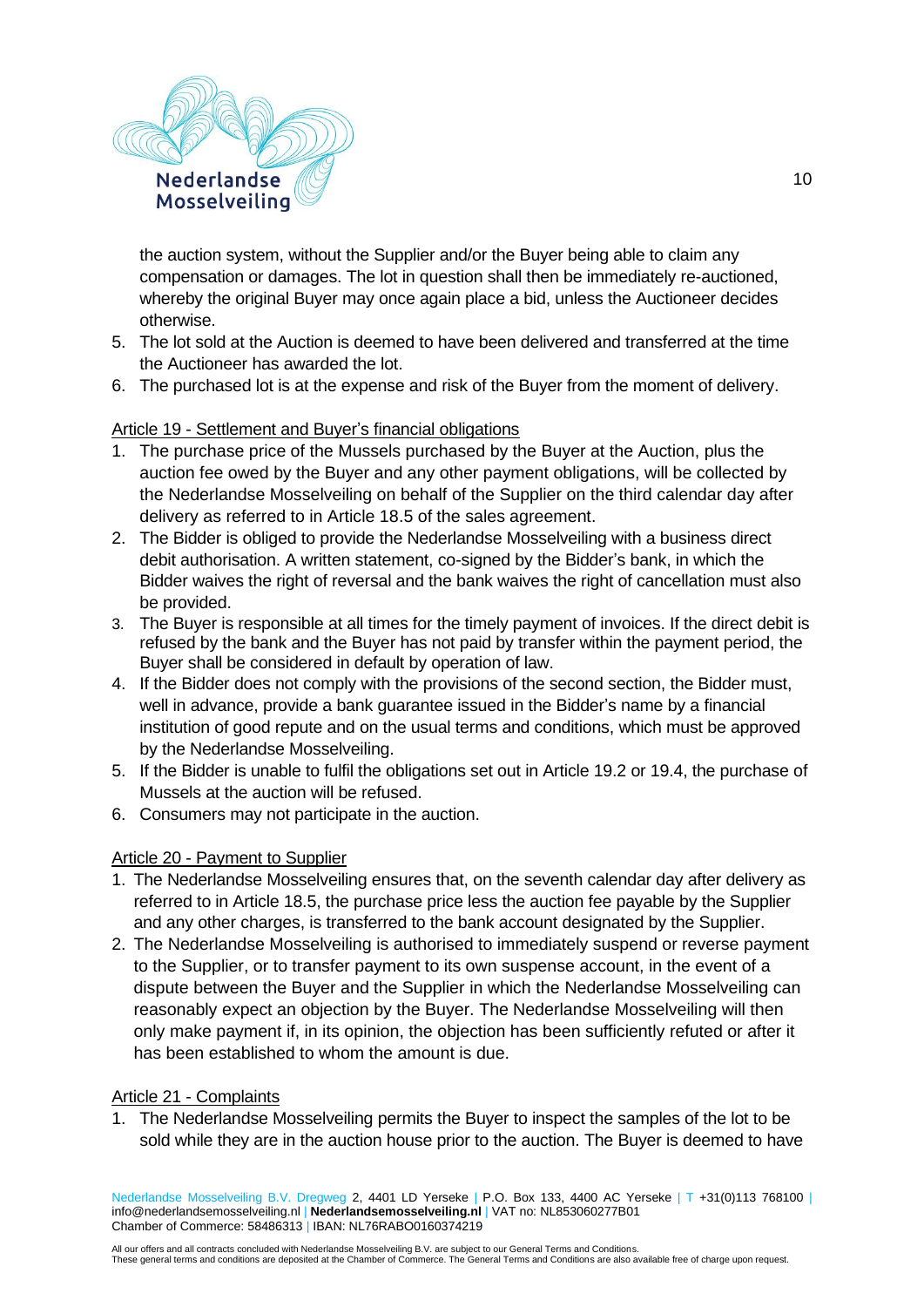

thoroughly inspected the purchased lot prior to purchase and to be familiar with the quality and quantity of the lot.

2. The right of complaint as referred to in Section 7:39 ff. of the Netherlands Civil Code does not pertain to the Buyer.

## Article 22 - Liability of Nederlandse Mosselveiling

- 1. The Nederlandse Mosselveiling is not liable for deviations found in the cargo hold that have not been reported in accordance with the provisions of Article 4.3.
- 2. Nederlandse Mosselveiling cannot be held liable for damage caused to vessels, vehicles, persons, materials and/or goods in the broadest sense of the word, and/or for the consequences of defects or malfunctions in hardware and software, in data and telecommunications equipment and/or in the auction system, except insofar as the damage is attributable to intent and/or deliberate recklessness on the part of Nederlandse Mosselveiling or its supervisory employees. The Nederlandse Mosselveiling shall never be liable for mistakes made by non-management employees, auxiliary persons or representatives, unless it can be proven that the Nederlandse Mosselveiling has clearly failed in this respect.
- 3. The Nederlandse Mosselveiling can never be held liable for non-compliance by the Supplier and/or Bidder/Buyer in their obligations to each other. More specifically (but not exclusively), the Supplier can never hold the Nederlandse Mosselveiling liable for the Buyer's failure to pay the purchase price.
- 4. The restrictions in this article also apply to the conduct and/or advice of any auxiliary persons and subordinates engaged by the Nederlandse Mosselveiling for the provision of their services.

## Article 23 - Traffic rules on the premises of the Nederlandse Mosselveiling

- 1. The traffic regulations of the Road Traffic Act apply to the entire premises of the Nederlandse Mosselveiling, regardless of the fact that the roadways are not accessible to the public.
- 2. The Nederlandse Mosselveiling is not liable for damage resulting from traffic accidents occurring on the premises of the Nederlandse Mosselveiling unless there is evidence of intent or wilful recklessness on the part of the Nederlandse Mosselveiling.

## Article 24 - Applicable law / disputes

- 1. All legal relationships between the Nederlandse Mosselveiling and its employees and Suppliers, Bidders, and Buyers, as well as legal relationships between the latter, shall be governed exclusively by the laws of the Netherlands, irrespective of the nationality, place of residence or domicile of the person or legal entity involved.
- 2. The provisions of the Vienna Sales Convention are excluded.